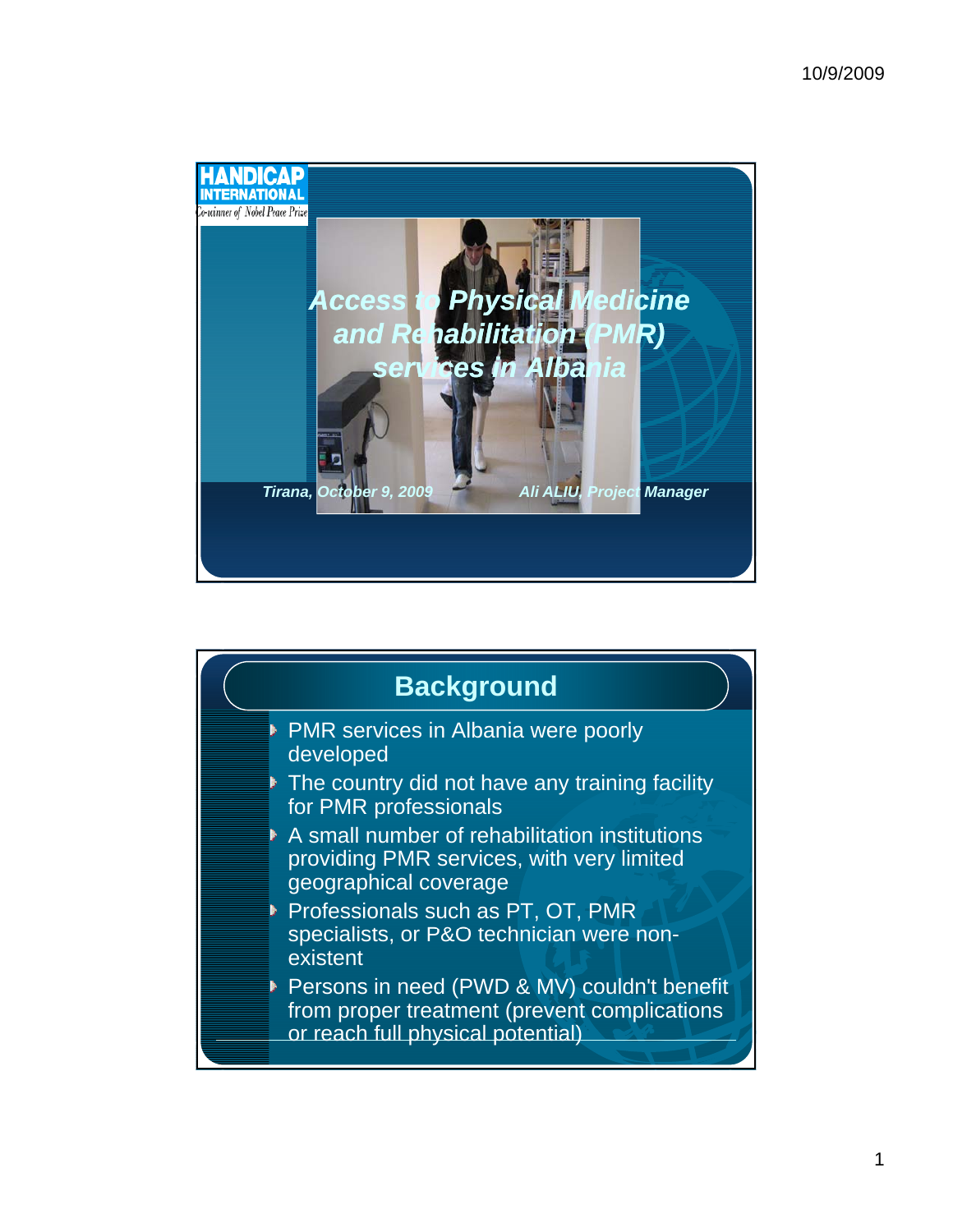

| <b>PMR</b> professionals |              |               |                |           |                    |  |
|--------------------------|--------------|---------------|----------------|-----------|--------------------|--|
|                          |              |               |                |           |                    |  |
|                          |              | <b>PMR Dr</b> | PT             | <b>OT</b> | <b>Inhabitants</b> |  |
|                          | Albania      | ?             | $\overline{?}$ | ?         | 3 500 000          |  |
|                          | France       | 2 0 0 0       | 45 000         | 3500      | 70 000 000         |  |
|                          | <b>Italy</b> | 2600          | 40 000         | 100       | 60 000 000         |  |
|                          | Slovenia     | 100           | 1100           | 300       | 2 000 000          |  |
|                          | Croatia      | 350           | 2000           | 200       | 5 000 000          |  |
|                          | Greece       | 100           | 2000           | 350       | 10 000 000         |  |
|                          |              |               |                |           |                    |  |
|                          |              |               |                |           |                    |  |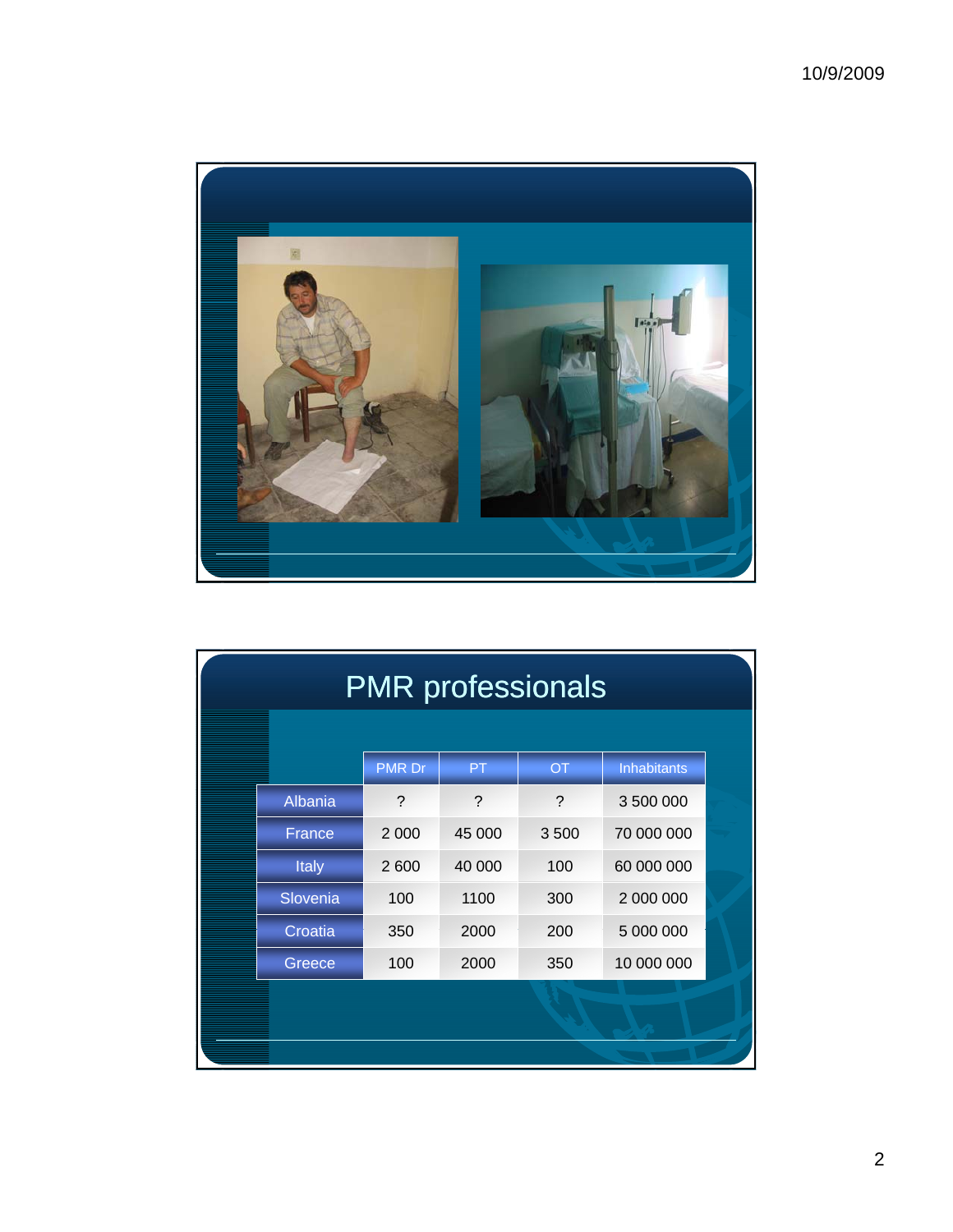

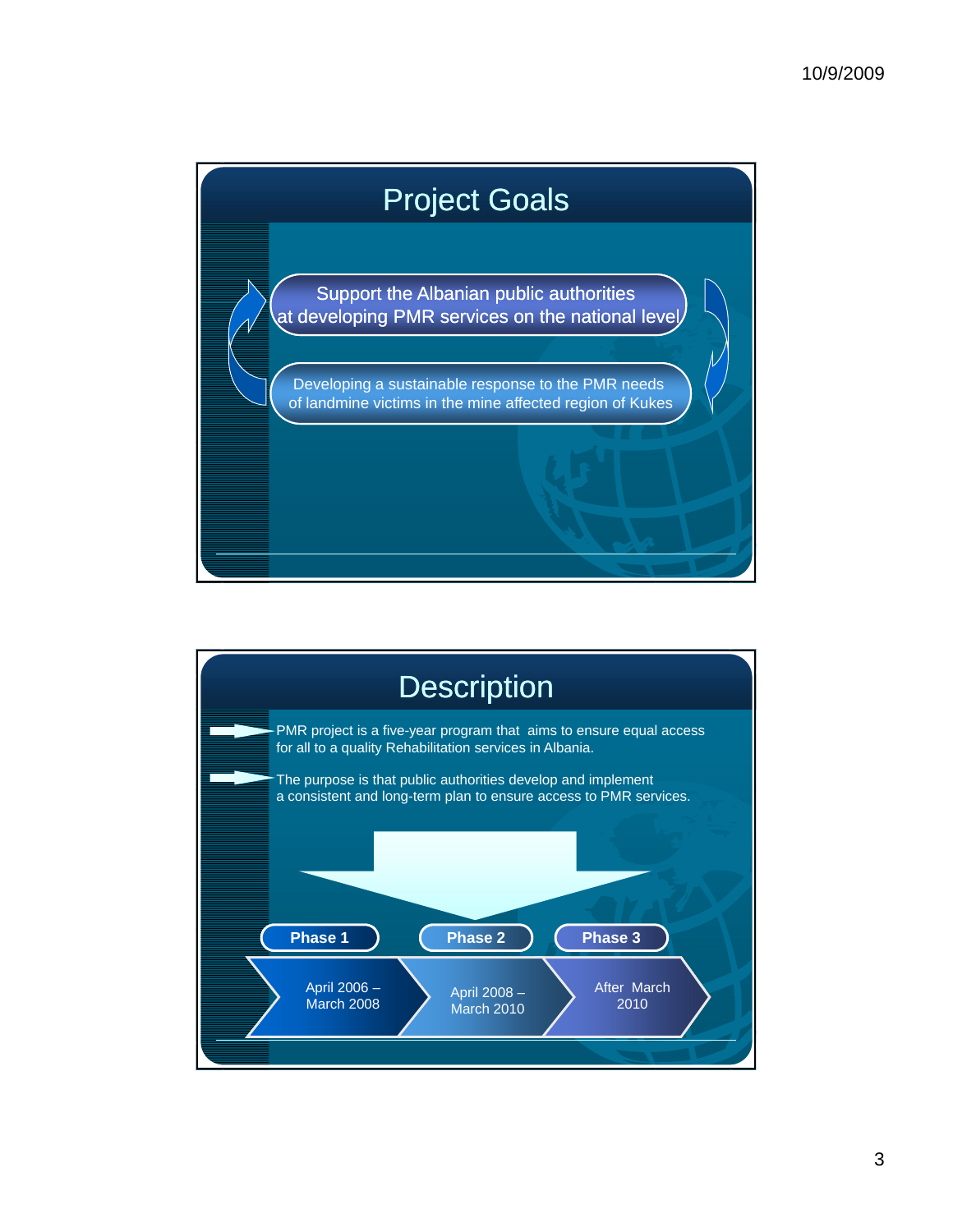#### **Partners:**

- Albanian Mine Action Executive / AMAE
- Albanian Ministry of Health / MOH
- Albanian Ministry of Education / MOE
- Nursing Faculty of Tirana University
- Kukes Regional Hospital,
- Physiotherapy school Brussels, Belgium
- Human Study
- French College of PMR Teachers / **COFMER**

## Expected results

**1. A PMR National Plan of Action / Ministry of Health**

**2. Physiotherapy training program** 

**3. Improving the quality of existing prosthetics services training capacities for prosthetics**

**4.Establishing of the rehabilitation unit of the Kukes hospital delivers basic rehabilitation services (landmine victims)**

**5. Ortho-prosthetic facilities are being improved at the regional hospital level in Kukes**

**6. Specialisation for Physical medicine and rehabilitation doctors**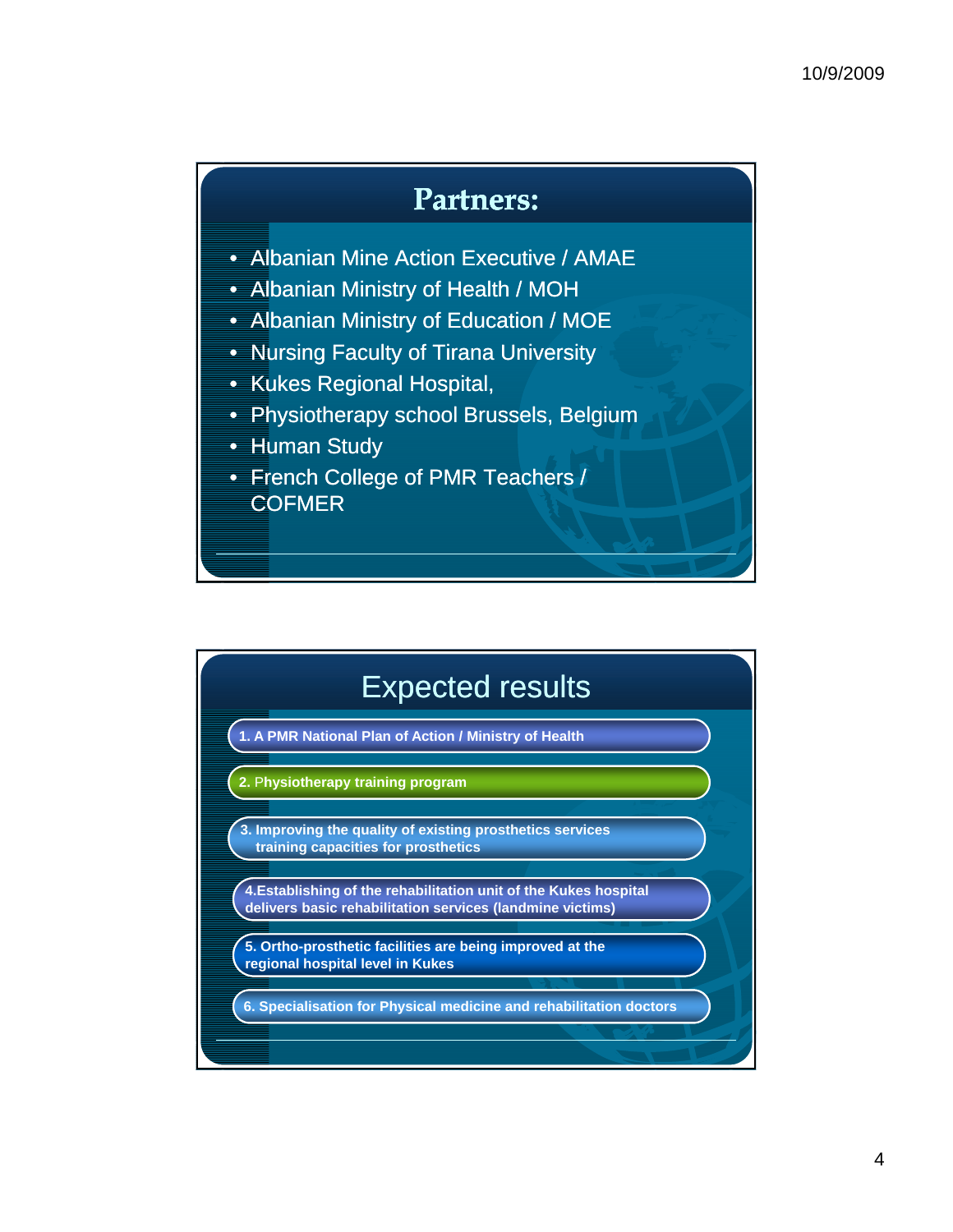

- A PMR referral person appointed to the MoH
- A working group composed of PMR experts
- PMR National Plan was issued and validated by Minister of Health
- The plan includes priorities, activities, timetable, implementing bodies,…
- Implementation of PMR AP is more challenging
- Slow implementation can be explained by general difficulties experienced by the overall healthcare reform process in Albania



- PEP started in October 2006;
- $\blacktriangleright$  PT training is on going with three generations of students involved in program (**90 students),** support from Belgian PT schools
- **The first generation of students was graduated** in July 2009, the first contingent of properly **trained PT graduated from a public institution** in Albania
- **The challenge is consolidation of autonomous** teaching capacities of Nursing Faculty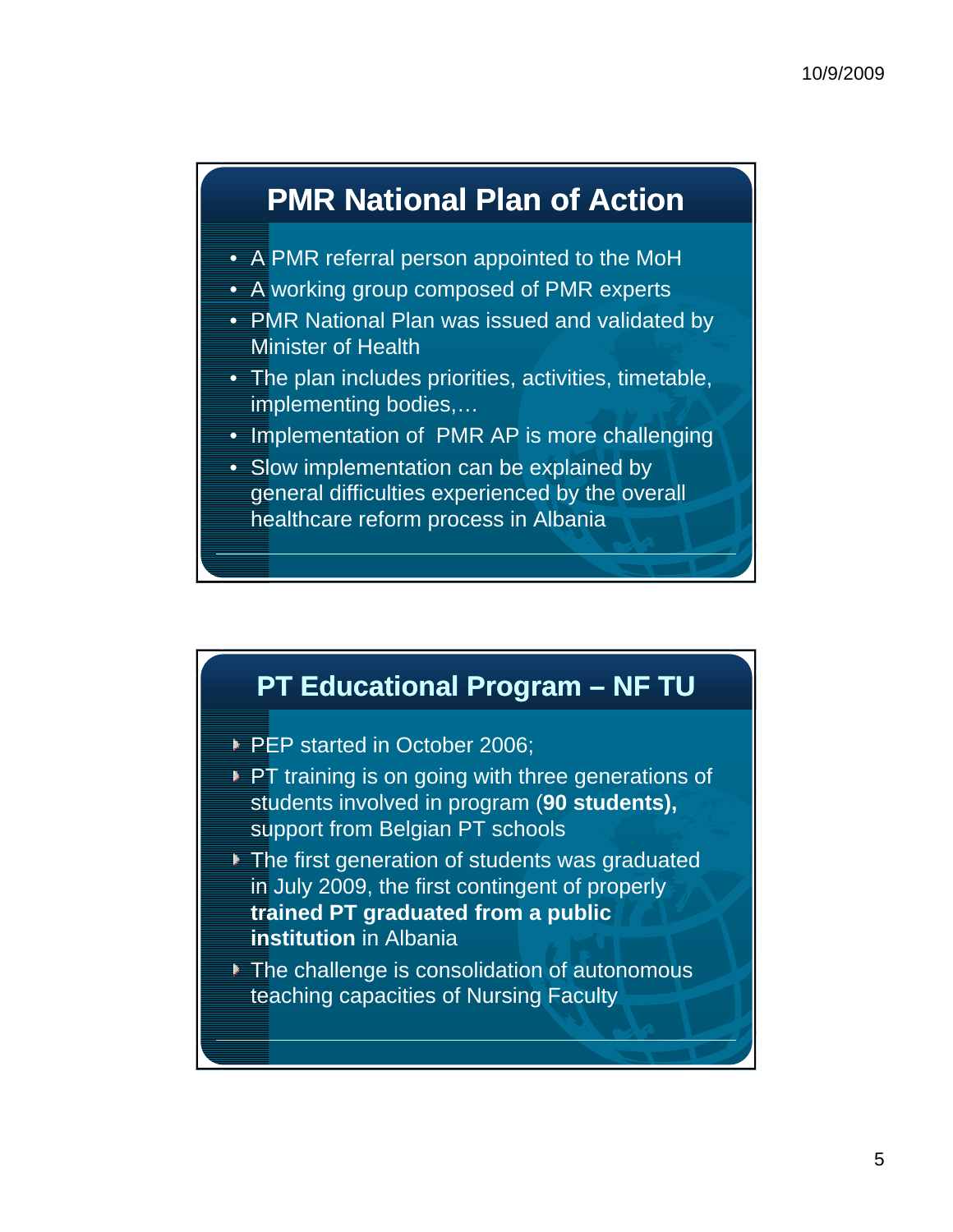### Ortho - prosthetic training

6 P&O technicians have competed LLP and certificated by MoH and HI; **Training is continuing with ULP C** Open issue Orthotics training

## The rehabilitation unit of the Kukes hospital

**The premises renovated and equipped;** 

- **Basic physiotherapy services are**
- delivered to the patients regularly;
- The Basic rehabilitation training for the 3 staff have been completed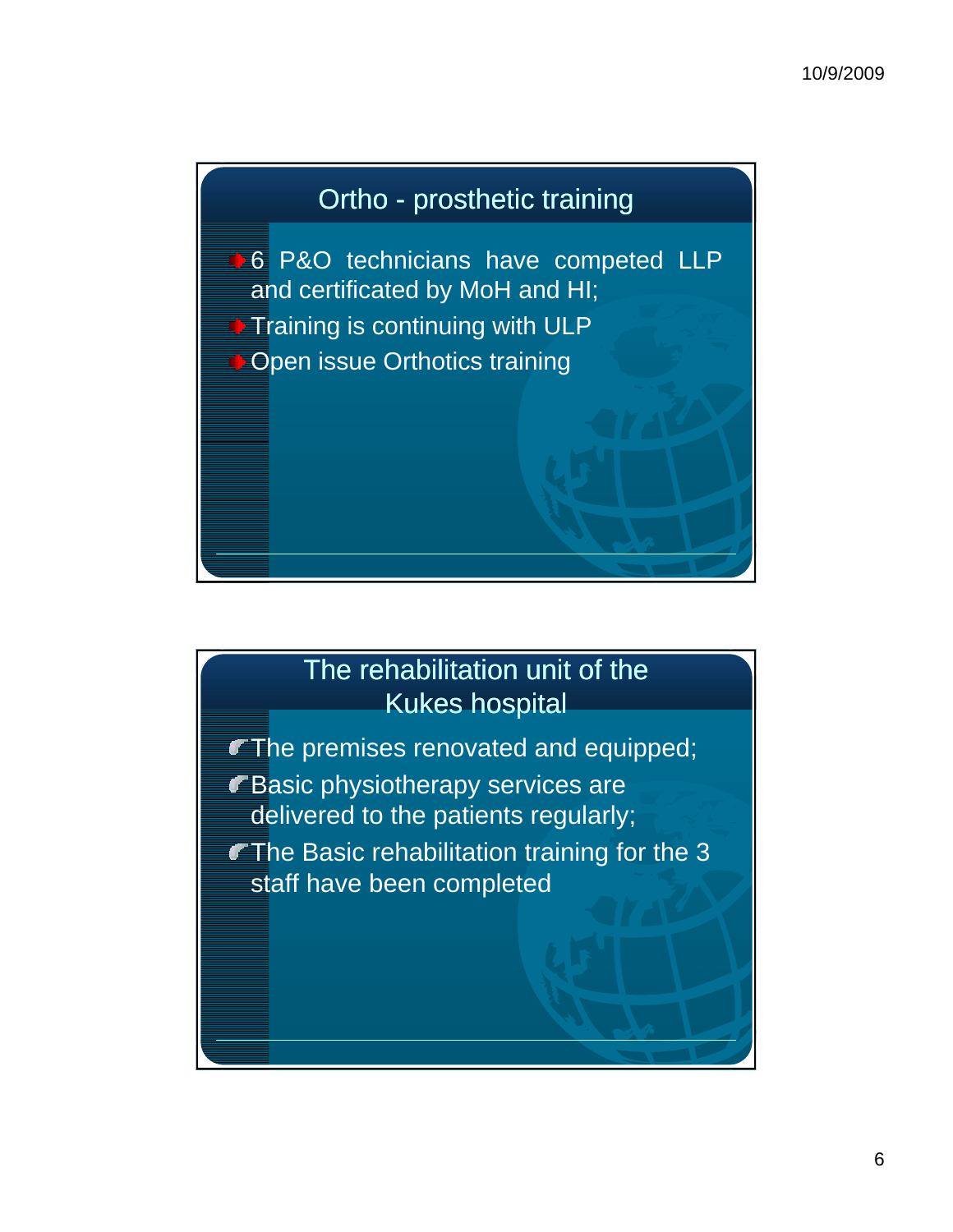

- Workshop is fully functional after the premises are renovated and equipped and necessary materials and components provided;
- Skills of P&O technicians upgraded,
- Workshop is able to answer to the needs of landmine victims and other vulnerable people, including prosthesis production and repair services.

**Up to 30 new prosthesis are produced** 

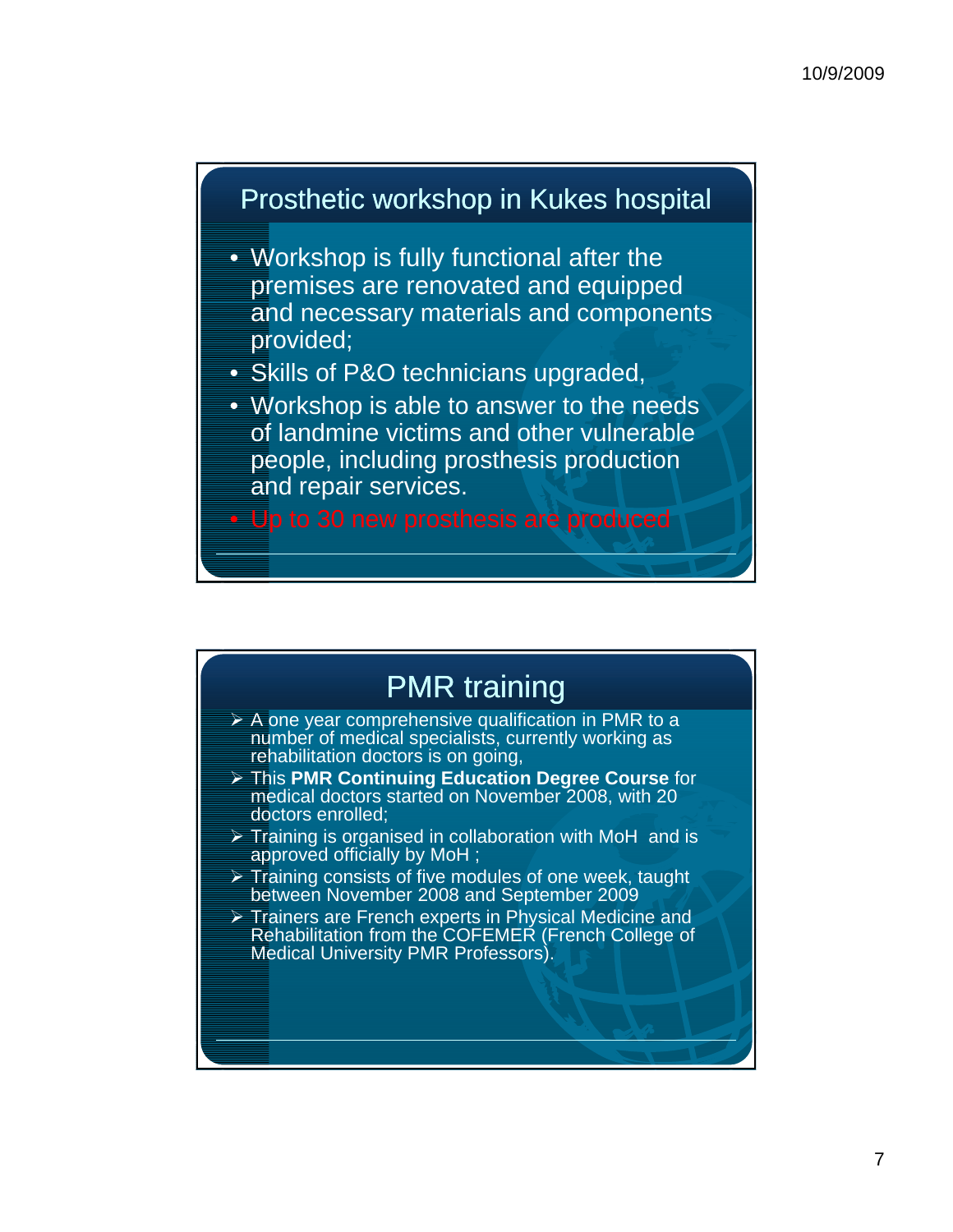

- Since 2005, through PMR project with the support of the ITF and national partners, significant progress was made in promoting equal access for all to quality PMR services in Albania:
- Comprehensive **Strategic planning** for development of PMR services has been issued;
- **Enysiotherapy Education program** was adopted and implemented by the Nursing Faculty of Tirana
- **Rehabilitation Unit** within Kukes regional hospital was established with a specific focus on mine victims
- **Prosthetic training** for ortho-prosthetic technicians was developed for reaching internationally recognized certifications
	- One year **PMR Continuing Education Degree Course** was organized with 20 doctors enrolled.

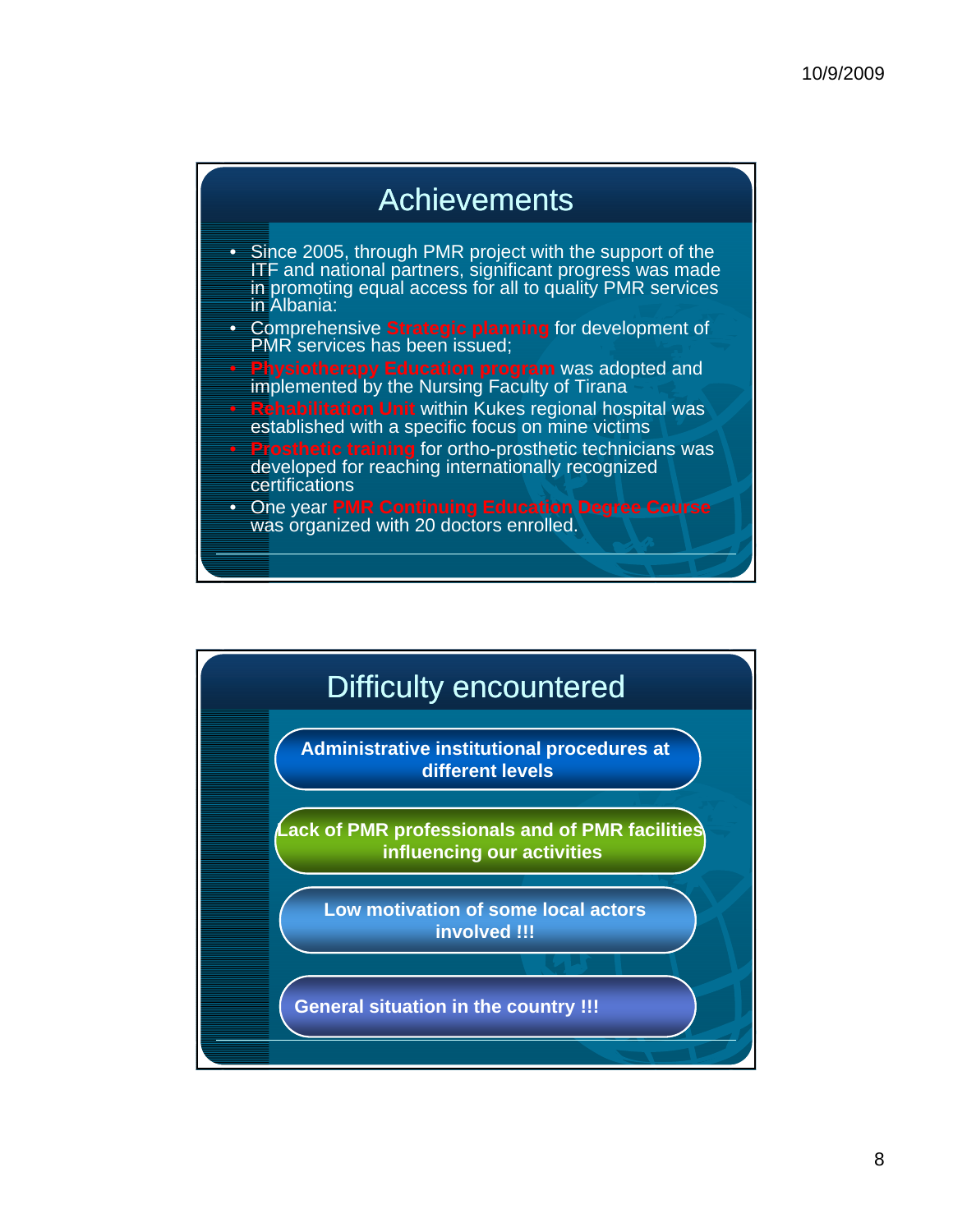# **Sustainability**

- The sustainability is almost guaranteed thanks to the local partners' strong ownership and to the close collaboration with national authorities
- Institutional sustainability
- Financial sustainability
- Technical sustainability

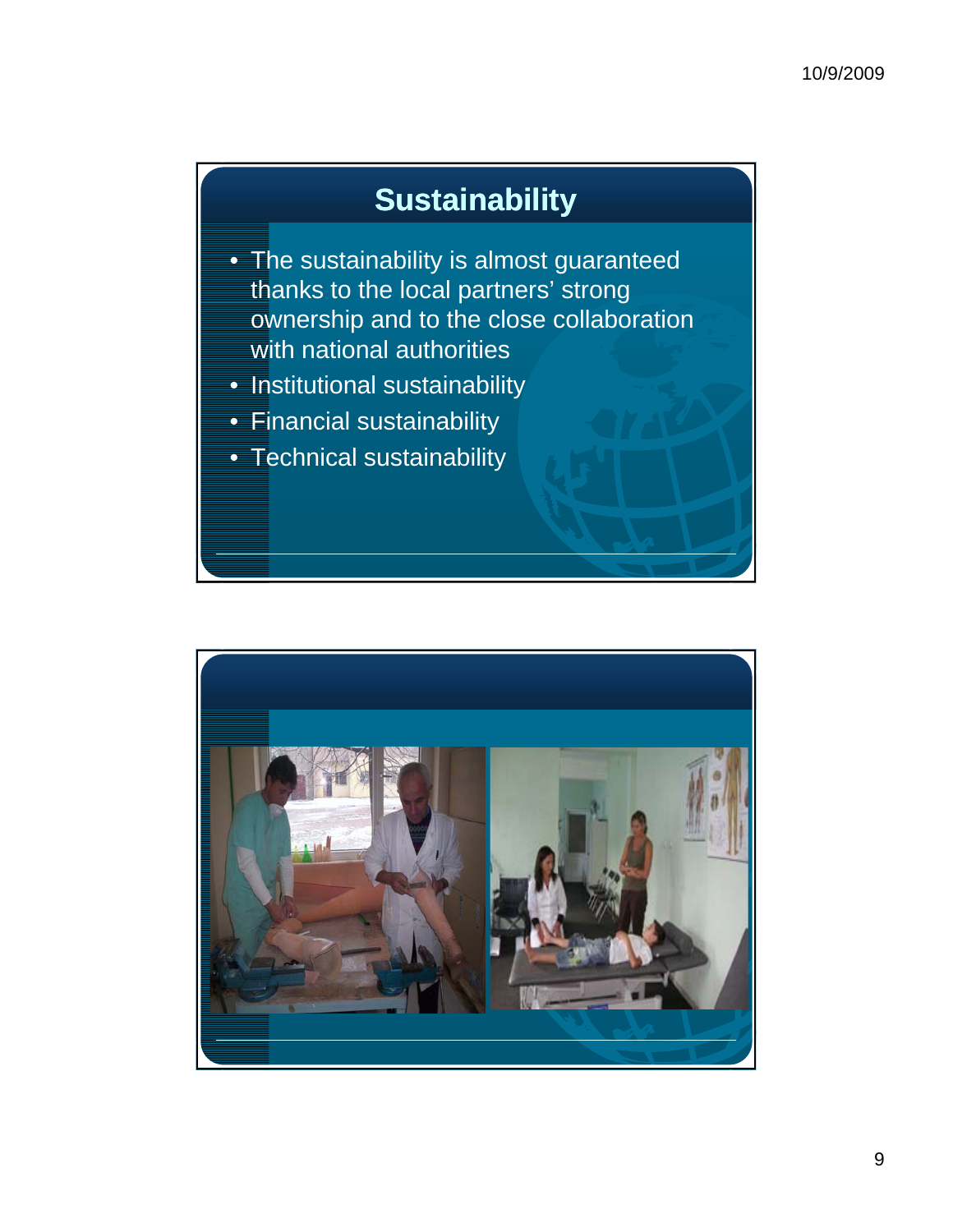

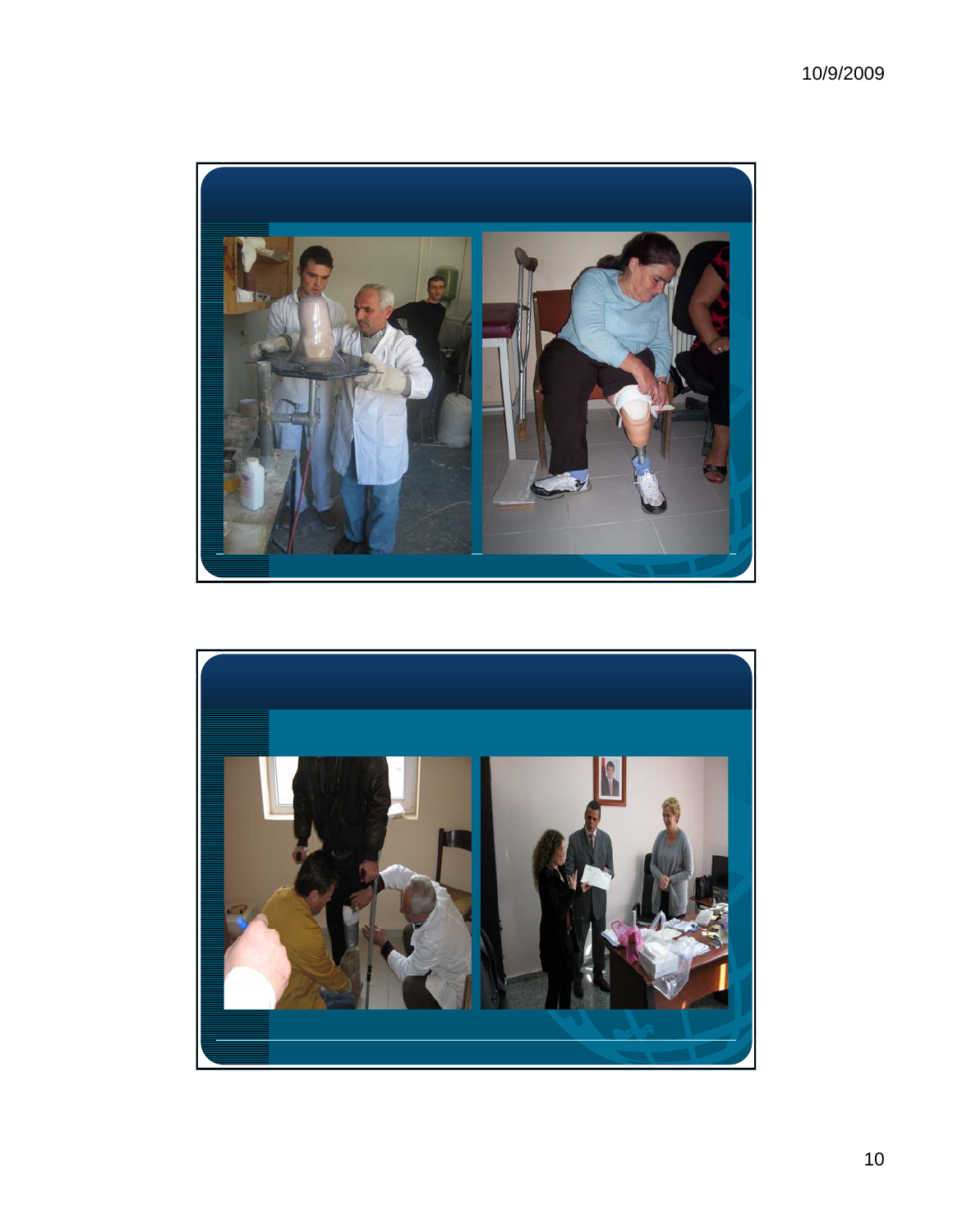